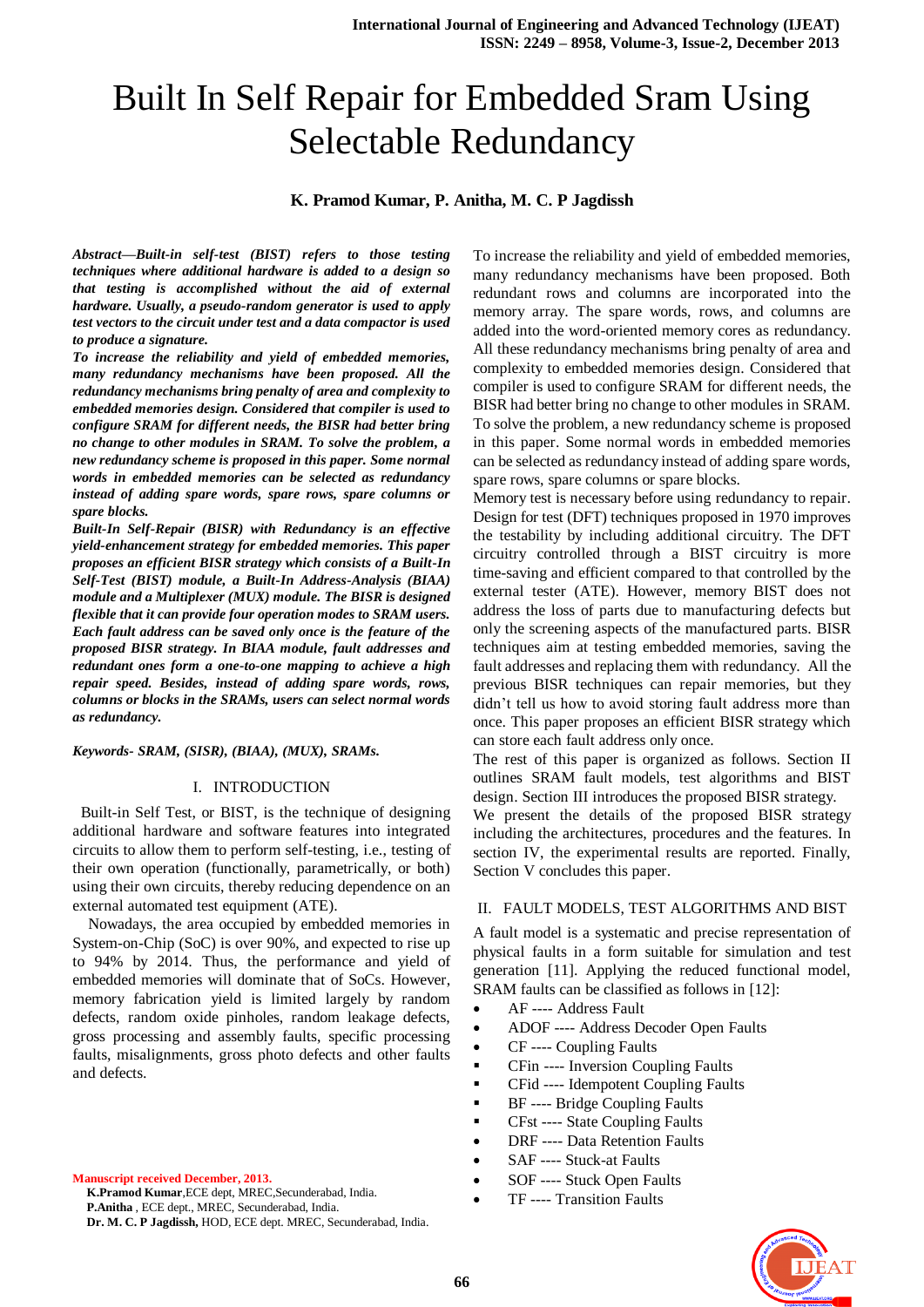The details of the fault models can be referred in [12]. They are the foundations of the memory test. An Efficient and economical memory test should provide the best fault coverage in the shortest test time [13]. BIST is used to test memories in the paper and its precision is guaranteed by test algorithms. The algorithms in most common use are the March tests. March tests have the advantage of short test time but good fault coverage. There are many March tests such as March C, March C-, March C+, March 3, March SS and so on. TABLE I compares the test length, complexity and fault coverage of them.  $\ldots$ <sup>"</sup> stands for the capacity of SRAM.

#### **Table 1**

**COMPARISION OF DIFFERENT MARCH TESTS**

| Algorithms         | <b>Test length</b> | Complexity | <b>Fault</b> coverage                                                  |
|--------------------|--------------------|------------|------------------------------------------------------------------------|
| March C            | 11n                | O(n)       | AF, SAF, TF, CFin,<br>CFid, and CFst                                   |
| March C-           | 10n                | O(n)       | AF, SAF, TF, CFin,<br>CFid, and CFst                                   |
| March $C+$         | 14n                | O(n)       | AF, SAF, TF, SOF,<br>CFin, and CFid                                    |
| March SS           | 22n                | O(n)       | SF,TF,WDF,RDF,DRDF,<br>IRF, CFst, CFds, CFtr, CFw<br>d.CFrd.CFdrd.CFir |
| March <sub>3</sub> | 10n                | O(n)       | AF, SAF, SOF, and TF                                                   |

As shown in TABLE I, March C- has shorter test length but March SS has better fault coverage than March c- .So March SS has been chosen as BIST algorithm in this paper. Its algorithm steps are as follows:

f m  $(w0)$ ; M0  $*(r0; r0; w0; r0; w1)$ ;  $*(r1; r1; w1; r1; w0)$ ;  $M1$   $M2$  $+(r0; r0; w0; r0; w1); + (r1; r1; w1; r1; w0);$ M3 M4 m  $(r0)$  g M5

In above steps, "up" represents executing SRAM addresses in ascending order while "down" in descending order. The BIST module in the paper refers to the MBISR design of Mentor Graphics. It mainly consists of a BIST controller, a test vector generator, an address generator and a comparator. It can indicate when memory test is done and weather there is fault in memory.

## III. PROPOSED BISR STRATEGY

## *A.Redundancy Architecture*

The proposed SRAM BISR strategy is flexible. The SRAM users can decide whether to use it by setting a signal. So the redundancy of the SRAM is designed to be selectable. In another word, some normal words in SRAM can be selected as redundancy if the SRAM needs to repair itself. We call these words Normal-Redundant words to distinguish them from the real normal ones. We take a  $64 \times 4$  SRAM for example, as shown in Figure 1. There are 60 normal words and 4 Normal-Redundant words. When the BISR is used, the Normal-Redundant words are accessed as normal ones. Otherwise, the Normal- Redundant words can only be accessed when there are faults in normal words. In this case,

the SRAM can only offer capacity of 60 words to users. This should be referred in SRAM manual in details.<br> $4 \text{ words per row}$ 



Figure1. Architecture of redundancy in SRAM

This kind of selectable redundancy architecture can save area and increase efficiency. After BISR is applied, other modules in SRAM can remain unchanged. Thus the selectable redundancy won" t bring any problem to SRAM compiler.

## *B.Overall BISR Architecture*



Figure2. Proposed BISR Architecture

The architecture of the proposed BISR strategy is shown in Figure 2. It consists of three parts: BIST module, BIAA module and MUX module. We call the SRAM with BISR a system. The BIST module uses March C- to test the addresses of the normal words in SRAM. It detects SRAM failures with a comparator that compares actual memory data with expected data. If there is a failure (compare  $Q=1$ ), the current address is considered as a faulty address. The BIAA module can store faulty addresses in a memory named Fault A Mem. There is a counter in BIAA that counts the number of faulty addresses. When BISR is used (bisr  $h =$ 1), the faulty addresses can be replaced with redundant addresses to repair the SRAM. The inputs of SRAM in different operation modes are controlled by the MUX module. In test mode (bist  $h = 1$ ), the inputs of SRAM are generated in BISR while they are equal to system inputs in access mode (bist\_h = 0).

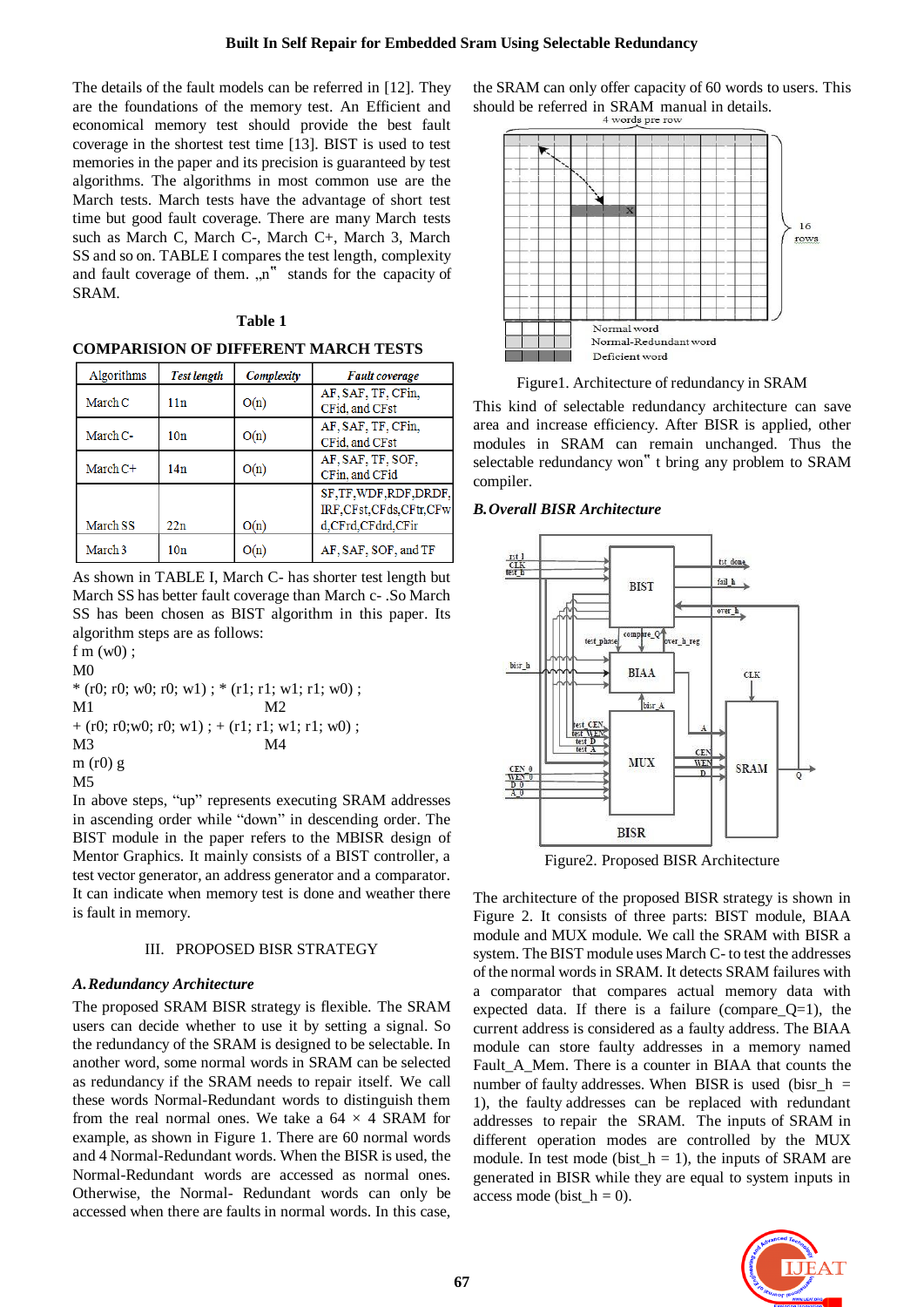# *C.BISR procedure*

Figure 3 shows the proposed BISR block diagram. The BISR starts by resetting the system (rst $_1 = 0$ ). After that if the system work in test mode, it goes into TEST phase. During this phase, the BIST module and BIAA module work in parallel. The BIST use March C- to test the normal addresses of SRAM. As long as any fault is detected by the BIST module, the faulty address will be sent to the BIAA module. Then the BIAA module checks whether the faulty address has been already stored in Fault-A-Mem. If the faulty address has not been stored, the BIAA stores it and the faulty address counter adds 1. Otherwise, the faulty address can be ignored. When the test is completed, there will be two conditions. If there is no fault or there are too many faults that overflow the redundancy capacity, BISR goes into COMPLETE phase. If there are faults in SRAM but without overflows, the system goes into REPAIR&TEST phase. The same as during TEST phase, the BIST module and BIAA module work at the same time in REPAIR&TEST phase. The BIAA module replaces the faulty addresses stored in Fault-A-Mem with redundant ones and the BIST module tests the SRAM again. There will be two results: repair fail or repair pass. By using the BISR, the users can pick out the SRAMs that can be repaired with redundancy or the ones with no fault.



# *D.Features of the BISR*

Firstly, the BISR strategy is flexible. TABLE II lists the operation modes of SRAM. In access mode, SRAM users can decide whether the BISR is used base on their needs. If the BISR is needed, the Normal-Redundant words will be taken as redundancy to repair fault. If not, they can be accessed as normal words.

TABLE II SRAM OPERATION MODES

| Modes                       | Repair selection                | Operation                                                             |  |
|-----------------------------|---------------------------------|-----------------------------------------------------------------------|--|
| Test mode<br>$(test h=1)$   | Default: repair<br>$(bisr h=1)$ | Access normal words.<br>Repair faults and test.                       |  |
|                             | Don't repair<br>$(bisr h=0)$    | Access normal words.<br>Test only.                                    |  |
| Access mode<br>$(test h=0)$ | Repair<br>$(bisr h=1)$          | Access normal words.<br>Repair faults and write read SRAM.            |  |
|                             | Don't repair<br>$(bisr h=0)$    | Access Normal-Redundant and<br>Normal Words.<br>Write/read SRAM only. |  |

Secondly, the BISR strategy is efficient. On one hand, the efficiency reflects on the selectable redundancy which is described as flexible above. No matter the BISR is applied or not, the Normal-Redundant words are used in the SRAM. It saves area and has high utilization. On the other hand, each fault address can be stored only once into Fault-A-Mem. As said before, March C- has 6 steps. In another word, the addresses will be read 5 times in one test. Some faulty addresses can be detected in more than one step. Take Stuck-at-0 fault for example, it can be detected in both 3rd and  $5<sup>th</sup>$  steps. But the fault address shouldn" t be stored twice. So we propose an efficient method to solve the problem in BIAA module. Figure4 shows the flows of storing fault addresses. BIST detects whether the current address is faulty. If it is, BIAA checks whether the Fault -A-Mem overflows. If not, the current fault address should be compared with those already stored in Fault-A-Mem. Only if the faulty address isn" t equal to any address in Fault-A-Mem, it can be stored. To simplify the comparison, write a redundant address into Fault-A-Mem as background. In this case, the fault address can be compared with all the data stored in Fault-A-Mem no matter how many fault addresses have been stored.



At last, the BISR strategy is high-speed. As shown in Figure 4, once a fault address is stored in Fault-A-Mem, it points to a certain redundant address. The fault addresses and redundant ones form a one-to-one mapping. Using this method, the BISR can quickly get the corresponding redundant address to replace the faulty one. The proposed BISR was designed at RT level and it was synthesized to gate-level using Synopsys DC compiler. We use Cadence SOC Encounter to complete physical design of a 4Kx32SRAM with BISR. The post simulation results show that the frequency of SRAM with BISR is at least 150MHz.The SRAM was implemented based on a 55nm CMOS process. The 32 addresses form H" FE0 to H" FFF were selected as Normal-Redundant addresses. To verify the function of BISR, a Stuck-at-0 fault was set in the SRAM. Figure 5 shows the layout view of the SRAM with BISR circuitry. BISR brings about 20% area penalties.

# V.CONCLUSIONS

An efficient BISR strategy for SRAM IP with selectable redundancy has been presented in this paper. It is designed flexible that users can select operation modes of SRAM. The BIAA module can avoid storing fault addresses more than